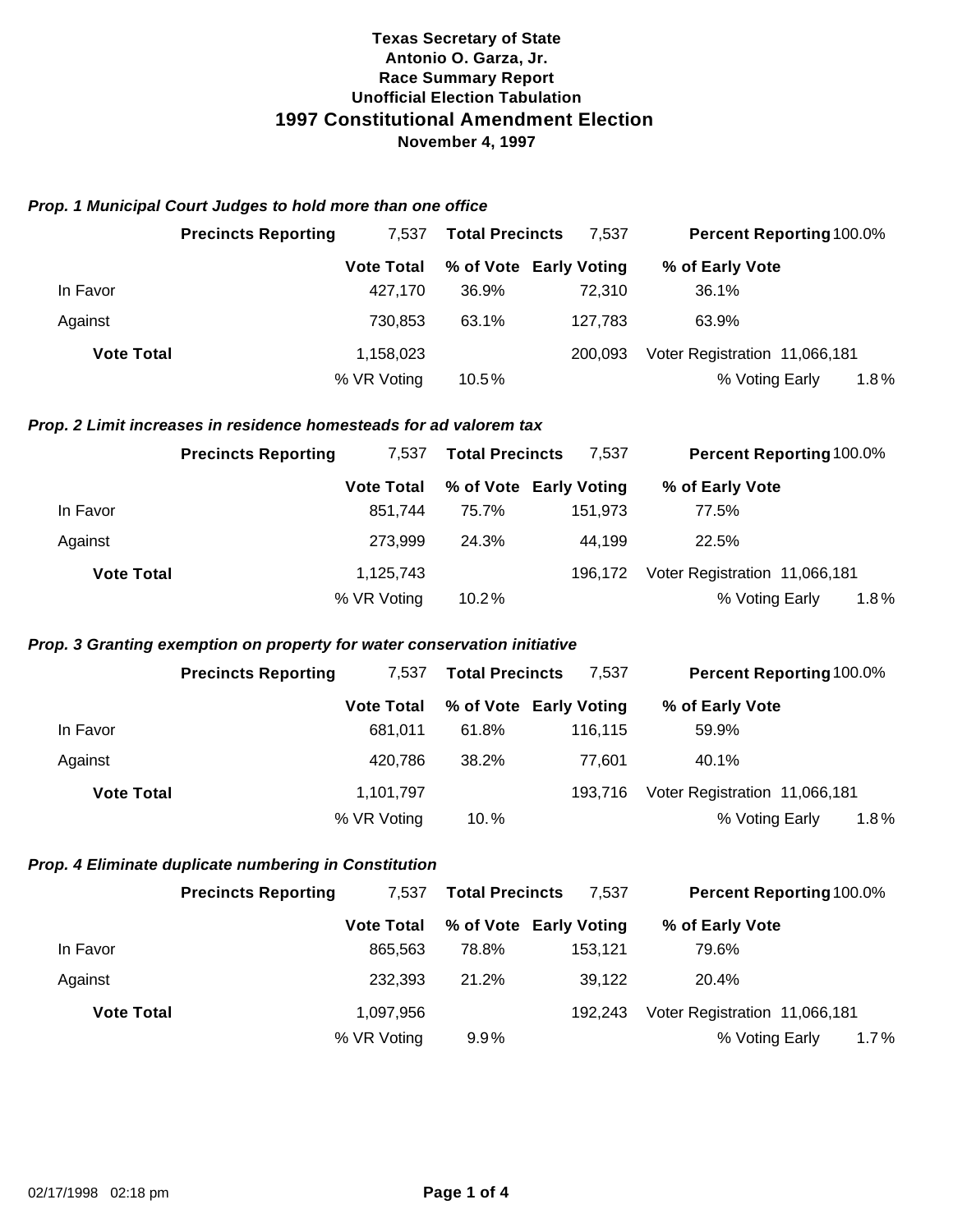#### *Prop. 5 Supreme Court to sit anywhere in Texas*

|                   | <b>Precincts Reporting</b> | <b>Total Precincts</b><br>7.537 |       | 7.537                  |                               | <b>Percent Reporting 100.0%</b> |
|-------------------|----------------------------|---------------------------------|-------|------------------------|-------------------------------|---------------------------------|
|                   |                            | <b>Vote Total</b>               |       | % of Vote Early Voting | % of Early Vote               |                                 |
| In Favor          |                            | 665.412                         | 59.2% | 113.747                | 58.1%                         |                                 |
| Against           |                            | 458.664                         | 40.8% | 81.990                 | 41.9%                         |                                 |
| <b>Vote Total</b> |                            | 1,124,076                       |       | 195.737                | Voter Registration 11,066,181 |                                 |
|                   |                            | % VR Voting                     | 10.2% |                        | % Voting Early                | 1.8%                            |

### *Prop. 6 Allow Texas Growth Fund to continue to invest without disclosure*

|                   | <b>Precincts Reporting</b> | 7.537             | <b>Total Precincts</b> | 7.537                  | <b>Percent Reporting 100.0%</b> |         |
|-------------------|----------------------------|-------------------|------------------------|------------------------|---------------------------------|---------|
|                   |                            | <b>Vote Total</b> |                        | % of Vote Early Voting | % of Early Vote                 |         |
| In Favor          |                            | 562,386           | 49.9%                  | 102,875                | 52.3%                           |         |
| Against           |                            | 564.015           | 50.1%                  | 93.742                 | 47.7%                           |         |
| <b>Vote Total</b> |                            | 1,126,401         |                        | 196.617                | Voter Registration 11,066,181   |         |
|                   |                            | % VR Voting       | 10.2%                  |                        | % Voting Early                  | $1.8\%$ |

# *Prop. 7 Texas Water Development to transfer bonds for water supply, etc.*

|                   | <b>Precincts Reporting</b> | 7.537             | <b>Total Precincts</b> | 7,537                  | <b>Percent Reporting 100.0%</b> |         |
|-------------------|----------------------------|-------------------|------------------------|------------------------|---------------------------------|---------|
|                   |                            | <b>Vote Total</b> |                        | % of Vote Early Voting | % of Early Vote                 |         |
| In Favor          |                            | 707.416           | 64.0%                  | 119.533                | 61.5%                           |         |
| Against           |                            | 398.585           | 36.0%                  | 74.849                 | 38.5%                           |         |
| <b>Vote Total</b> |                            | 1,106,001         |                        | 194.382                | Voter Registration 11,066,181   |         |
|                   |                            | % VR Voting       | $10. \%$               |                        | % Voting Early                  | $1.8\%$ |

## *Prop. 8 Expand types of liens for home equity loans*

|                   | <b>Precincts Reporting</b> | 7.537             | <b>Total Precincts</b> | 7,537                  | <b>Percent Reporting 100.0%</b> |  |
|-------------------|----------------------------|-------------------|------------------------|------------------------|---------------------------------|--|
|                   |                            | <b>Vote Total</b> |                        | % of Vote Early Voting | % of Early Vote                 |  |
| In Favor          |                            | 698.815           | 59.6%                  | 115.319                | 57.1%                           |  |
| Against           |                            | 474.418           | 40.4%                  | 86.545                 | 42.9%                           |  |
| <b>Vote Total</b> |                            | 1,173,233         |                        | 201.864                | Voter Registration 11,066,181   |  |
|                   |                            | % VR Voting       | 10.6%                  |                        | 1.8%<br>% Voting Early          |  |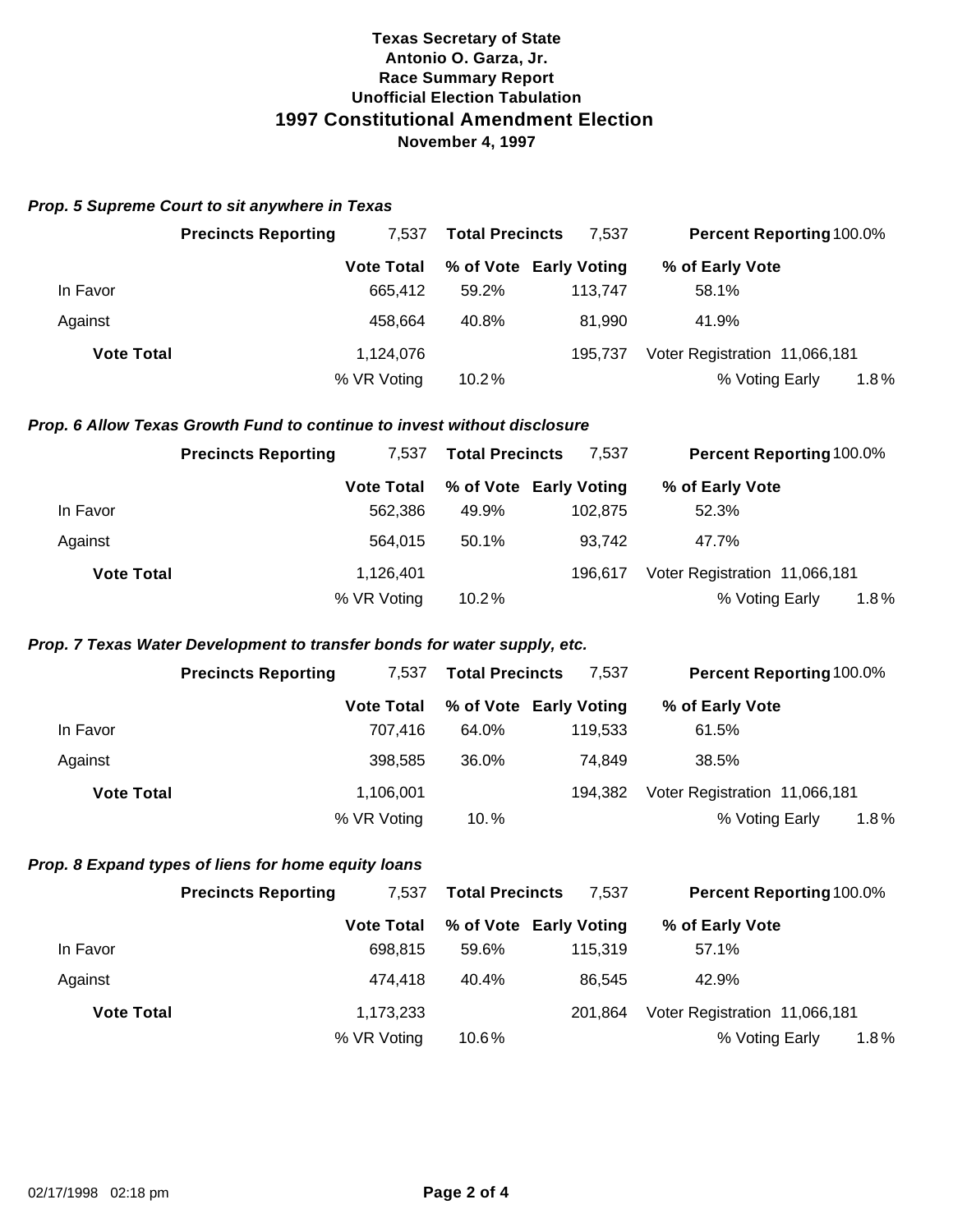## *Prop. 9 Authorize ad valorem tax rate in rural fire prevention districts*

|                   | <b>Precincts Reporting</b> | <b>Total Precincts</b><br>7.537 |       | 7.537                  | <b>Percent Reporting 100.0%</b> |      |
|-------------------|----------------------------|---------------------------------|-------|------------------------|---------------------------------|------|
|                   |                            | <b>Vote Total</b>               |       | % of Vote Early Voting | % of Early Vote                 |      |
| In Favor          |                            | 558,290                         | 53.1% | 100.851                | 55.2%                           |      |
| Against           |                            | 492.655                         | 46.9% | 81.774                 | 44.8%                           |      |
| <b>Vote Total</b> |                            | 1,050,945                       |       | 182.625                | Voter Registration 11,066,181   |      |
|                   |                            | % VR Voting                     | 9.5%  |                        | % Voting Early                  | 1.7% |

# *Prop. 10 Compensation to victims of crime fund and crime auxiliary fund*

|                   | <b>Precincts Reporting</b> | 7.537             | <b>Total Precincts</b> | 7.537                  | <b>Percent Reporting 100.0%</b> |         |
|-------------------|----------------------------|-------------------|------------------------|------------------------|---------------------------------|---------|
|                   |                            | <b>Vote Total</b> |                        | % of Vote Early Voting | % of Early Vote                 |         |
| In Favor          |                            | 763.563           | 68.8%                  | 135,829                | 70.3%                           |         |
| Against           |                            | 345.538           | 31.2%                  | 57.508                 | 29.7%                           |         |
| <b>Vote Total</b> |                            | 1,109,101         |                        | 193.337                | Voter Registration 11,066,181   |         |
|                   |                            | % VR Voting       | $10. \%$               |                        | % Voting Early                  | $1.7\%$ |

# *Prop. 11 Limiting amount of state debt payable from general revenue fund*

|                   | <b>Precincts Reporting</b> | 7.537             | <b>Total Precincts</b> | 7.537                  | <b>Percent Reporting 100.0%</b> |         |
|-------------------|----------------------------|-------------------|------------------------|------------------------|---------------------------------|---------|
|                   |                            | <b>Vote Total</b> |                        | % of Vote Early Voting | % of Early Vote                 |         |
| In Favor          |                            | 742.670           | 68.0%                  | 130.448                | 68.2%                           |         |
| Against           |                            | 350.261           | 32.0%                  | 60.765                 | 31.8%                           |         |
| <b>Vote Total</b> |                            | 1,092,931         |                        | 191.213                | Voter Registration 11,066,181   |         |
|                   |                            | % VR Voting       | $9.9\%$                |                        | % Voting Early                  | $1.7\%$ |

## *Prop. 12 Deadline for Supreme Court on motion for rehearing*

|                   | <b>Precincts Reporting</b> | 7.537             | <b>Total Precincts</b> | 7,537                  | <b>Percent Reporting 100.0%</b> |  |
|-------------------|----------------------------|-------------------|------------------------|------------------------|---------------------------------|--|
|                   |                            | <b>Vote Total</b> |                        | % of Vote Early Voting | % of Early Vote                 |  |
| In Favor          |                            | 858.213           | 74.6%                  | 152.729                | 79.0%                           |  |
| Against           |                            | 291.676           | 25.4%                  | 40.643                 | 21.0%                           |  |
| <b>Vote Total</b> |                            | 1,149,889         |                        | 193.372                | Voter Registration 11,066,181   |  |
|                   |                            | % VR Voting       | $10.4\%$               |                        | % Voting Early<br>1.7%          |  |